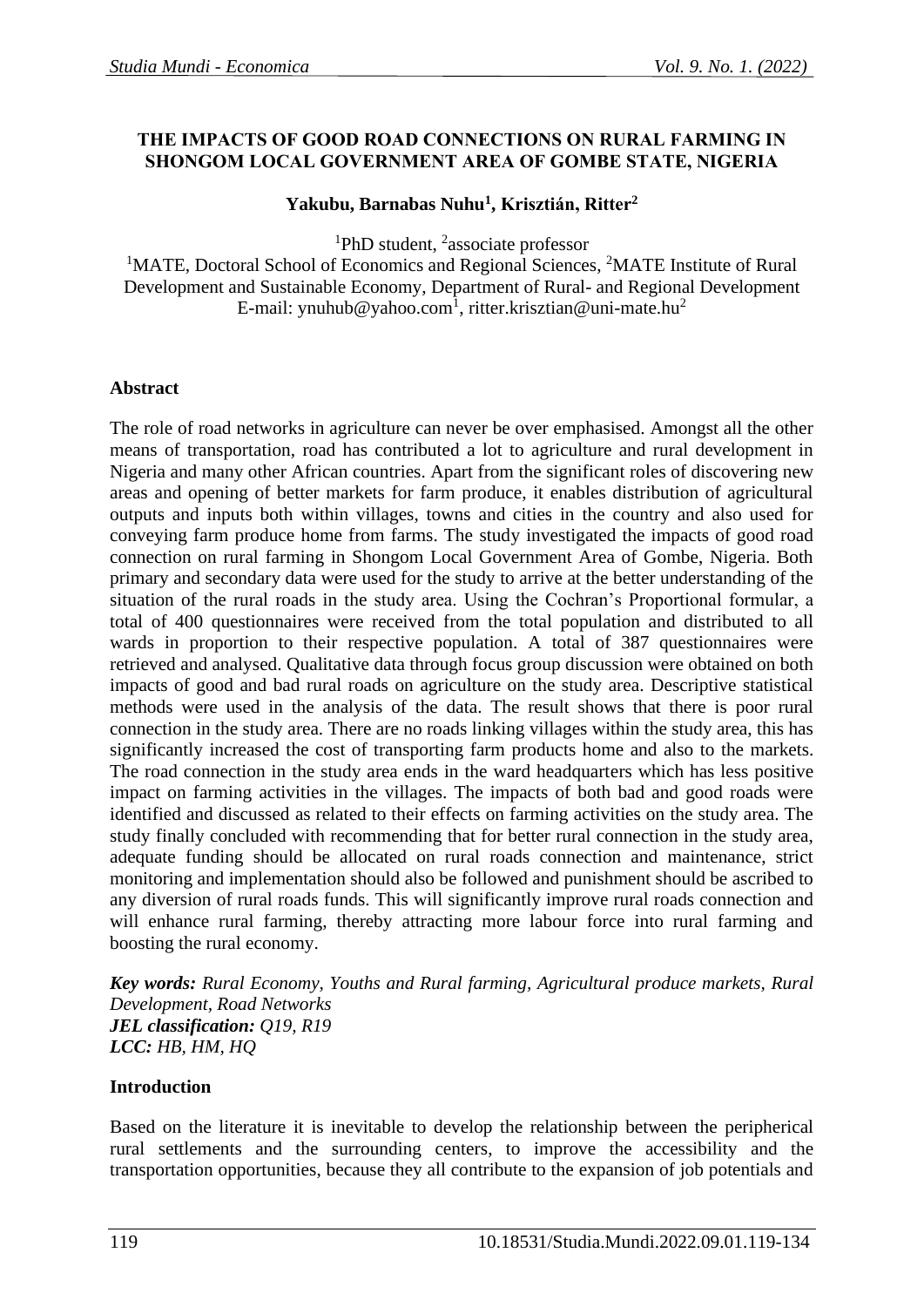the introduction of local agricultural products on the market even in the member counties of the European Union (see Ritter et al., 2012). Transportation especially has a vital role in agriculture globally irrespective of the mode and its means. Farm products can only be moved from farm to homes or markets through various transportation means. Therefore, the importance of transportation on agriculture cannot be over emphasised, as it provides market for agricultural products both within a local community of production and beyond. The connections through transportation enable the discoveries of new economics and areas and also it creates interaction within spatial geographical locations and economics. Transportation has therefore given more chances in the discovery of new economy and areas and also has been a driven force in the development of an area and in local economic development of rural areas in general (see e.g. Káposzta et al., 2020).

However, despite the importance of road transportation to agriculture, most developing countries of the world suffer common problems in respect to transportation. These problems ranges from inadequate road transport's infrastructures to poor maintenance of the existing roads (Hilling, 1996). Looking at the Nigerian situation (see Akintola, 2007) described the highly deprivation of the Nigerian rural areas to access good transport facilities as compared to the urban centres. This made the conditions of the Nigerian rural roads to be so pathetic all over the country. In addition, Adesanya (1997) described that only 5% of the Nigerian roads are in good condition, resulted from response by the lack of appropriate agencies in repairs and rehabilitation of the roads. This has therefore led to high vehicle transportation cost causing increase of food prices. According to Oni and Okanlawon (2006) at the end of every rainy season the cost of maintaining roads are multiplies due to negligence and this increases the cost of vehicle maintenance. These inadequacy and poor condition of roads make it so difficult in accessing markets for farm products.

The conditions of the rural roads in the research area (Shongom Local Government Area of Gombe state) are critical, and only few rural communities have access to better quality roads (so called "*motorable*" roads) in the area. According to Ogunsanya (1981) as cited by Tunde, (2012) there are three categories of rural roads in Nigeria in general, namely: surface rural roads, unsurfaced rural roads and bush paths. The bush paths road is very common throughout the area of Shongom Local Government and is what connects most people to their farm lands since it doesn't require construction cost. The bush paths are routes that link many villages and also farmsteads which are mostly overgrown by grasses in rainy season and where the land is muddy and became slippery when there is excess rainfall which made movement to be very difficult in the rainy seasons. Stressing the condition of the Nigerian rural roads Filani (1993) pointed out that even most of the *motorable* roads in rural areas have narrow width, unpaved surfaces and law quality bridges amongst many other challenges. The rural roads in Nigeria have common characteristics of being dominated by potholes and unsurfaced which made it very difficult for vehicles to pass during the rainy season. The above mentioned conditions make transporting of farm products difficult within the rural areas and also to the urban centres, thereby increasing the costs on the available products in the market. Insufficient transportation results to low distribution which causes inadequate supply and high cost of food in the market (Ajiboye, 1995) and strengthens further the income inequalities of rural Nigeria (see. Usman et al., 2016). It is very important to note that large amounts of agricultural products are lost due to inadequate transport or poor road connection in most of the Nigerian rural areas. Analysing food production problems Idachaba (1980) observed amongst many factors - that transportation contributes to the major constraints to agriculture in Nigeria. Adesanya (1991) observed that the challenges of over 90,000 rural communities in the country are attributed to either neglect or inadequate provision of good transport system. The predominant activities of rural areas of Shongom local government area are farming and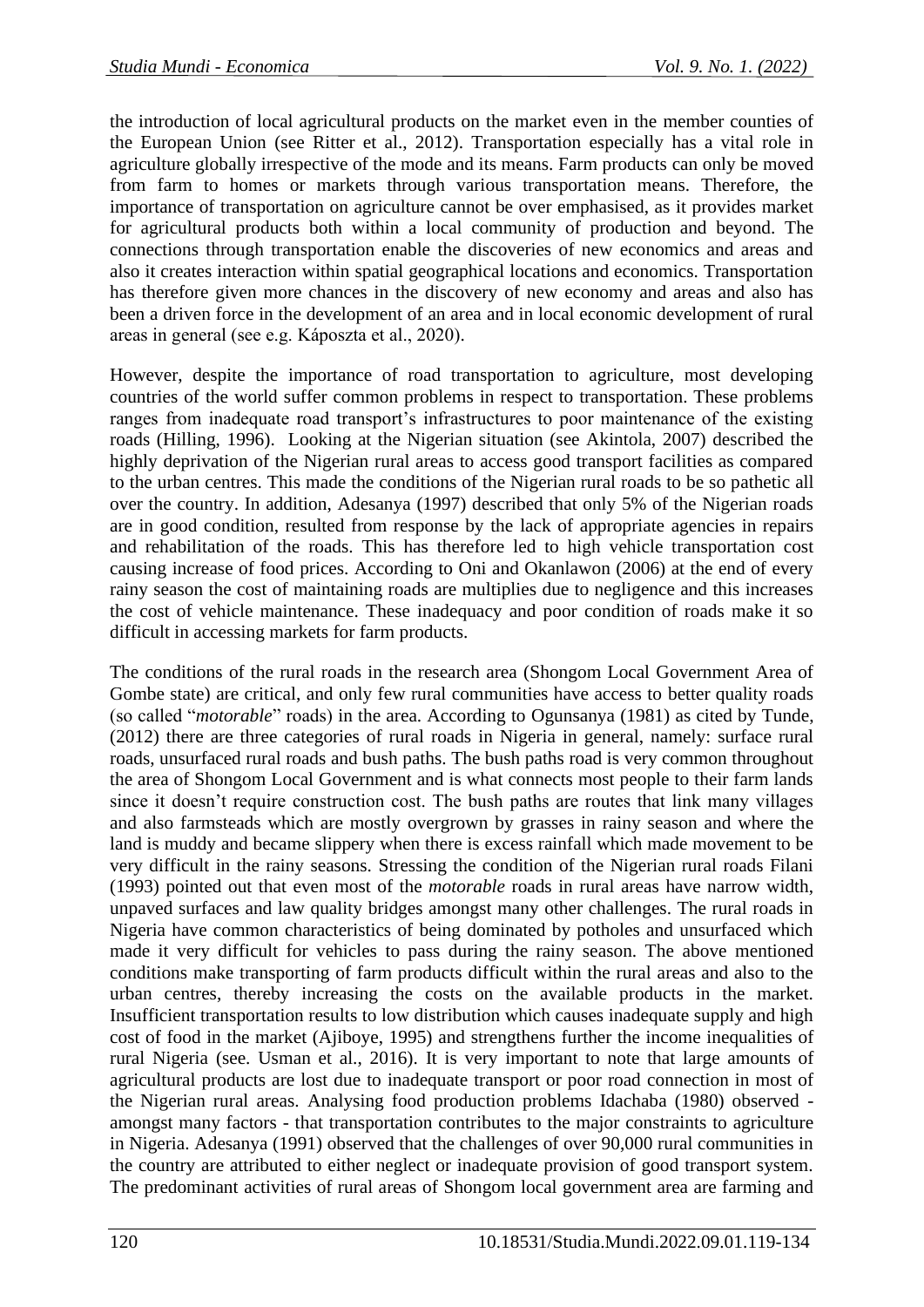rearing of animals, but however this region faces lots of challenges in conveying the products home and to the markets due to poor provision of road network within the area.

Roads have vital and upmost role in the contribution to national economy in Nigeria while rural areas significantly depend on roads in transporting their products. Olorufemi (2018) revealed that infrastructure makes significant contribution to sustainability and development of rural environments, owing to the fact that the rural areas are the base of food and raw materials for industries. Therefore for any rural area to develop it requires good connection that links it to other surrounding environments, especially the cities (Ritter et al., 2012). However, despite all the numerous advantages attached to the road transportation in the rural areas, it still remains one of the major problems of the Nigerian rural areas. It is a fact that more efforts on roads construction are placed on urban centres than the rural areas. According to Fatoke (2013) in developing countries basic infrastructures are concentrated mostly in urban centres than the rural areas. The poor consideration of rural areas in the provision of the basic infrastructures has created more problems in the country both in the urban areas and rural environments. Amongst many others, food shortages in cities can also be linked to the poor or lack of rural roads linkages.

As development of the roads is a vital tool for agriculture in Nigeria, therefore it requires high investments. Donnges et al. (2007) pointed out that roads play key roles in the components of physical access to rural communities, meaning that rural areas without physical availability have no access to basic services such health, education, market and other socio-economic services. Therefore, where a community lacks access to better or average transport facilities, it negates the smooth running of the rural activities. This will be manifested in the forms of high costs on rural transportation, increase in agricultural products' waste and poor market access to agricultural products.

The World Bank (2007) maintained that the greatest factor for market growth in regards to inputs and output supply is the road. However in most developing countries like Nigeria suffer from inadequate rural roads infrastructure which affects agricultural productivity. According to Yeboah (2015) over 40% of post-harvest damages are associated with either poor or inadequate rural road facilities. Therefore once better roads are constructed the lesser the post-harvest waste on agricultural products. Chakwizira et al. (2010) observed that the major constraint to sustainable rural development and agriculture is the poor conditions of the basic rural infrastructures. Adding to this Bonsu (2014) figured out that transporting and distribution of agricultural products can be possibly achieved through provision of adequate road infrastructure. Ikejiofor and Ali (2014) considered improved road condition as a major catalyst for agricultural products marketing, because it reduces delay in transporting farm products and thereby it reduces post-harvest losses because of a better access to a wider market.

Ademiluyi and Solanke (2002) pointed out that one of the good avenues for exchange of goods and services is an adequate and sufficient rural feeder road system. This will enhance rural agricultural productivity and speeding distribution of farm produce to different markets within quality time. According to Olayiwola and Adeleye (2005) the rural areas provide food and raw materials; and they form the major market for local manufacturers and capital formation of any country. Like any other local government areas, the rural areas in Shongom Local Government Areas are involved in primary production as basis for economic development of Nigeria. However, despite its contribution to the economy of the state the primary sector has been neglected in terms of provision of good road network and other form of development which increases the level of poverty in the area and making the area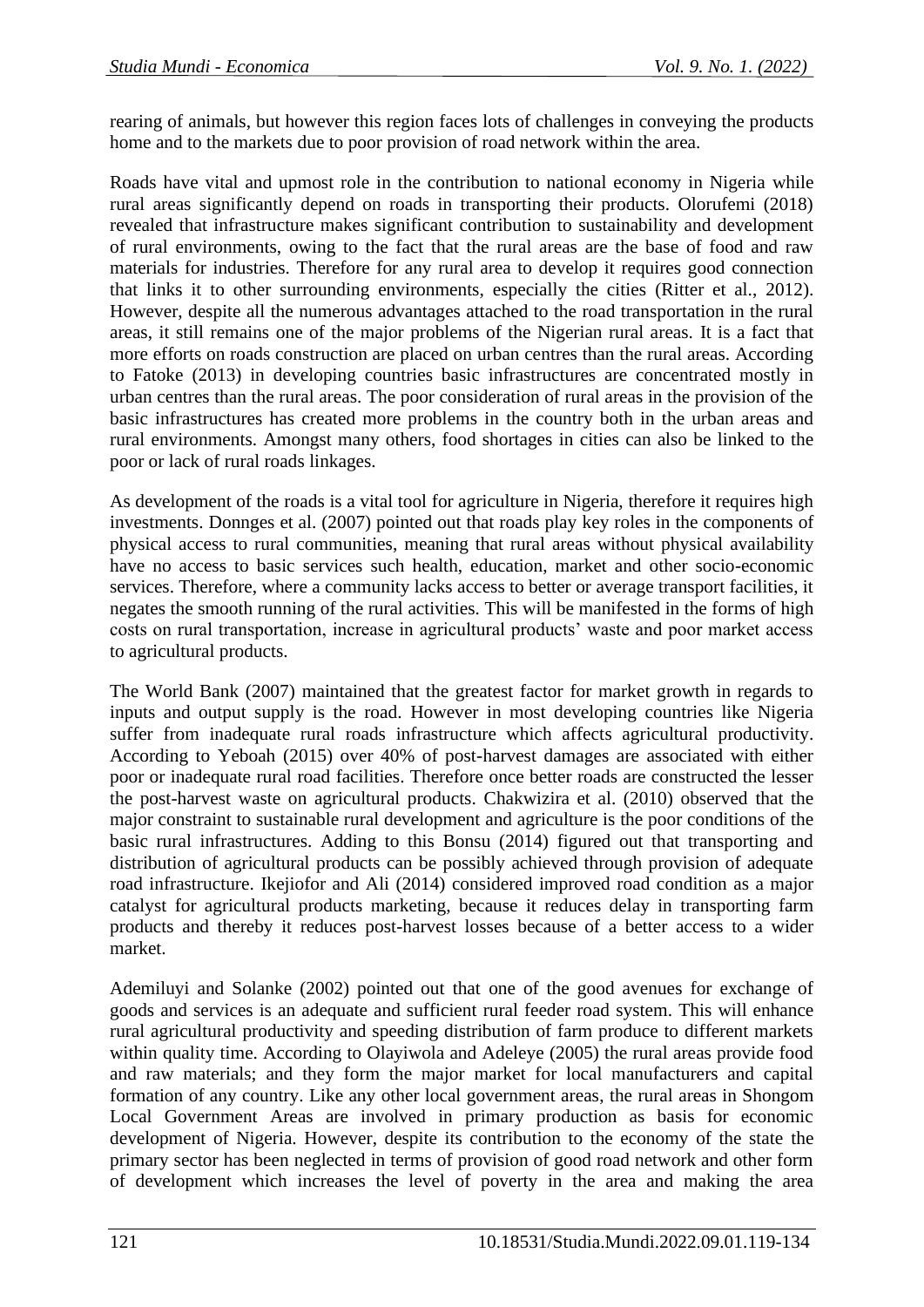becoming unattractive to economic actors. Based on the above mentioned, the aim of this study is to assess the contribution of good road connections in enhancing rural farming in Shongom Local Government Area of Gombe State, Nigeria with the view encouraging stakeholders and government to enhance rural roads connectivity within the study area. To realise the stated aim of the study, the following objectives will be adhered to:

- 1. To identify the socio-economic characteristics of rural farmers in Shongom Local Government Area of Gombe State, Nigeria.
- 2. To examine the condition of the existing road transportation system in the study area.
- 3. To assess the impacts of good/bad rural road connection on rural agriculture in the study area.
- 4. To ascertain the role of government, policies makers and NGOs in ensuring adequate road transportation in rural areas.

## **Material and Method**

#### *The Study Area*

Shongom Local Government Area of Gombe State (see Figure 1.) was created out of the defunct Kaltungo Local Government Area in 1996 with it headquarter in Boh.



**Figure 1. Location of Shongom Local Government Area**

*Source: Own edition (based on Kolo et al., 2016 and Sani et al., 2019), 2022*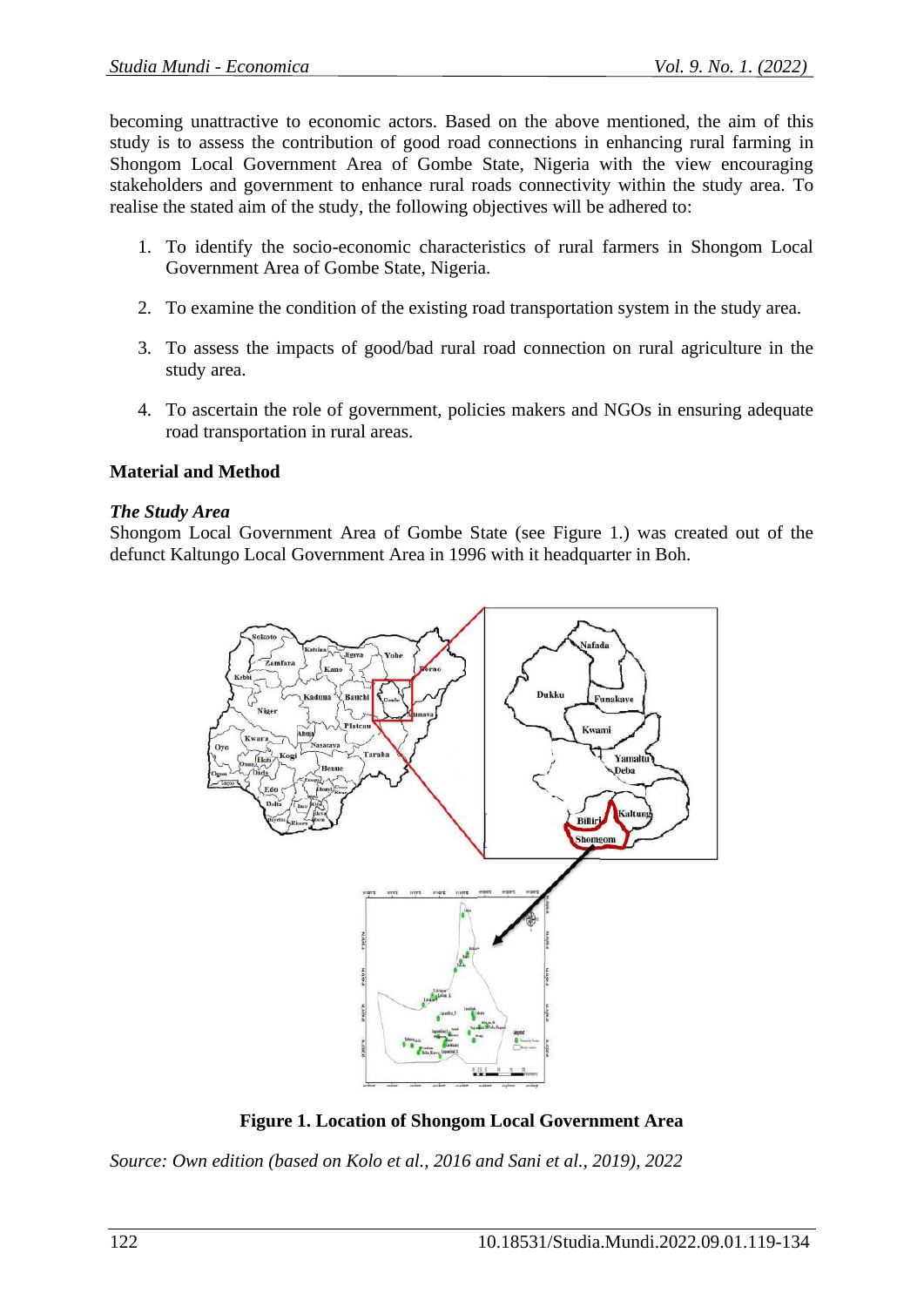It has a distance of about 6 km off Yola road from Kaltungo town. It is boarders in the east by Kaltungo and Balanga, Billiri to the north, Kirfi and Alkaleri to the west and Karim-lamido Local Government Area to the south. It has the projected total population of 243.033 inhabitants (source: National Population Commission - Boh Office, 2021) and it covers a total land area of about 922 squares kilometres. It has 6 districts and 10 ward councils. Shongom has a distance of about 72km south-east of Gombe State, with a remarkable type of geographical formation. It is surrounded by ranges of mountains amongst which are the most popular Kilang Hill and long ridge of Loh Mountains. These ranges of mountains were used as protection in the era of intertribal wars (Daniel, 2015).

The region is characterised by two seasons namely; dry and rainy seasons. The rainy season starts early April and ends late October, while the dry season starts November and ends late March. The vegetation and climate of the area is highly affected by the two seasons which also dictates types of crops cultivated in the area. The area has Sudan Savannah vegetation which is characterised by shrubs, woodland with mostly grasses. The area favours the cultivations of different types of grains such as millet, guinea corn, maize, rice as food crops and also cotton, beans, beniseed, groundnut, cassava and yams are used as cash crops. Due to the diverse nature of cultivation in the area, Shongom Local Government is referred to as "*Land of fertility*". The predominant activity of the people is farming with few engages in business, civil and public services (Daniel, 2015) Shongom Local Government Area is rich in tourist and cultural attractions. The cultural festivals include Numborere, Tangras, Dambang, and Tangale, just to mention but a few staged by Loh, Bangunji, Pero and Tangale respectively. It is also known for its art and crafts. Among the tourist attraction centres are the long ridges of Loh Mountains, Pandi Yuru, famous Kilang Hill, which is the highest protruding volcano in the north-east sub-region of Nigeria. It has pentagonal shape and very attractive for tourist activities. Shongom Local Government has seven different languages, namely Loh, Pero, Burak, Kushi, Bangunji and Shongom. The area is predominantly occupied by Christians with some Muslims and cultural religious practitioners.

# *Methodology*

For the purpose of the study, both primary and secondary data sources such as questionnaires, journals, texts, books etc. were used. For personal questionnaires (in April 2021), respondents were selected from ten settlements by systematic sampling method, taking one settlement from each of the ten wards in the Shongom Local Government Area. The respondents in the settlements were selected with random sampling. The research considered effective survey coverage through the use of Cochran`s (1977) proportional techniques formula:

$$
n=\frac{N}{1+N[e]^2}
$$

Where n= sample size

N= total population (243.033)

(e)  $2 =$  the level of precision

 $(e) = 5\% [0.05]$ 

Using the above proportional formula for allocation of questionnaires the following computation was carried out, that arrived to the total number of questionnaires allocated: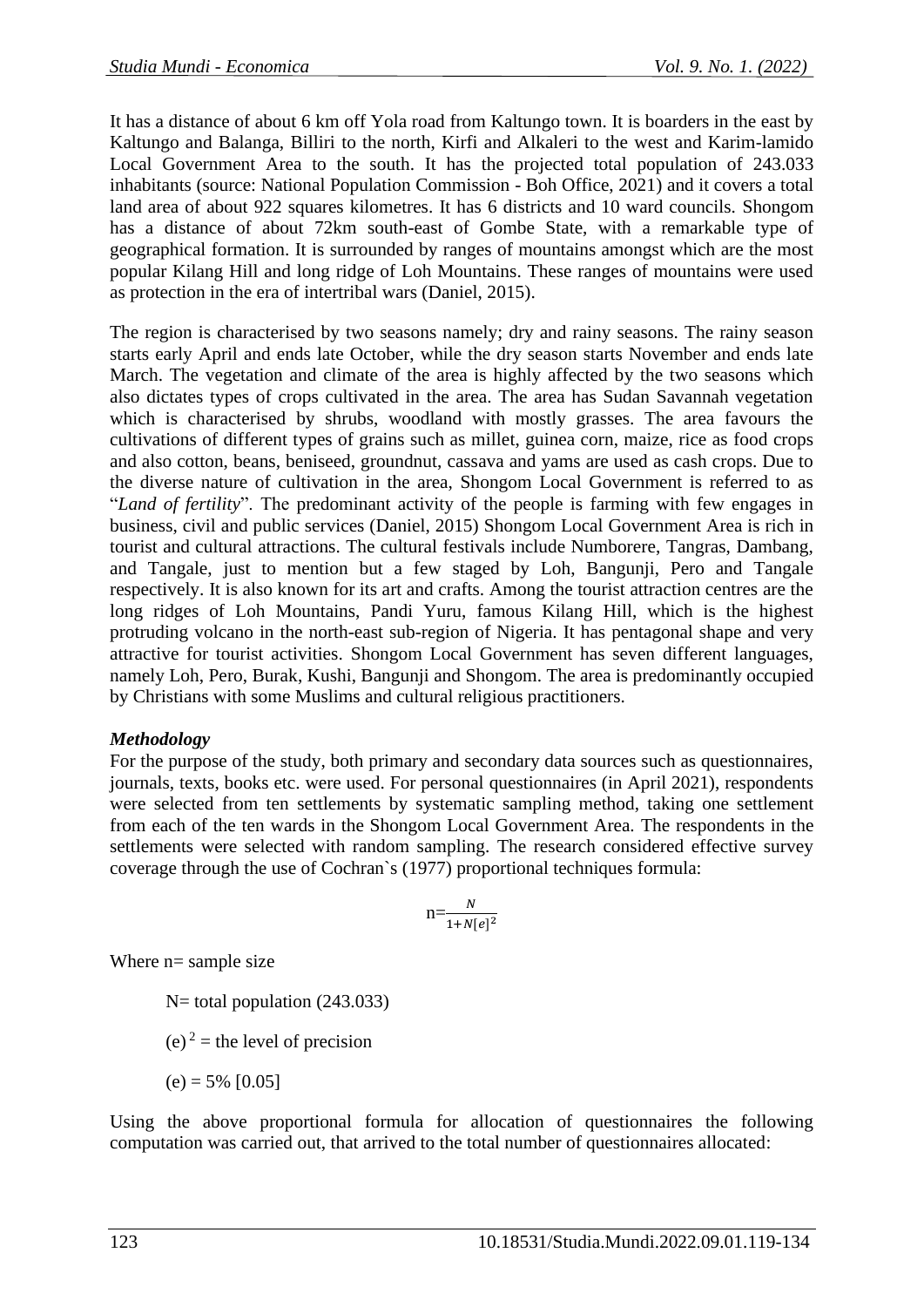$n = \frac{243033}{1 + 24203268}$  $\frac{243033}{1+243033(0.05)^2}$  = 399.34, this figure is rounded off to 400.

Therefore, a total of 400 questionnaires were administered in all the ten settlements of the local government which enable the wide coverage of the study area. However, only three hundred and eighty-seven (387) questionnaires were retrieved and analysis was done on them. Computation of sample questionnaire to various locations (see Table 1.) was the following:

Number of sample from one location  $=\frac{Population of a location}{Total population of Shongom}$  x Total Questionnaire

| <b>Settlements</b> | No. of sample questionnaire |
|--------------------|-----------------------------|
| Bangunji           | 23                          |
| Boh                | 34                          |
| <b>Burak</b>       | 23                          |
| Filiya             | 47                          |
| Gundale            | 23                          |
| Gwandum            | 49                          |
| Kulishin           | 28                          |
| Kushi              | 47                          |
| Lallaipido         | 54                          |
| Lapan              | 72                          |

# **Table 1: Computation of Sample Questionnaire Administered to Various Locations**

*Source: Own calculation based on Boh Office - National Population Commission data, 2022.*

The questionnaire sought the socio-economic backgrounds of the respondents, total farm income, types of agricultural products, output of agricultural production, cost of transportation and frequency of transportation usage by the respondents. Discussions were also conducted with motorists to ascertained the road conditions in the study area. This paper focuses mainly on the results of the questionnaire. Data gathered were edited, coded and analysed using SPSS software. Descriptive statistical methods were used during the analysis of the data (mainly frequencies were calculated).

# **Results and Discussion**

## *Socio-economics characteristics of the respondents*

The gender distribution of the sampled farmers on Figure 2 revealed that 63.70% of the respondents are males while only 32.30% are females.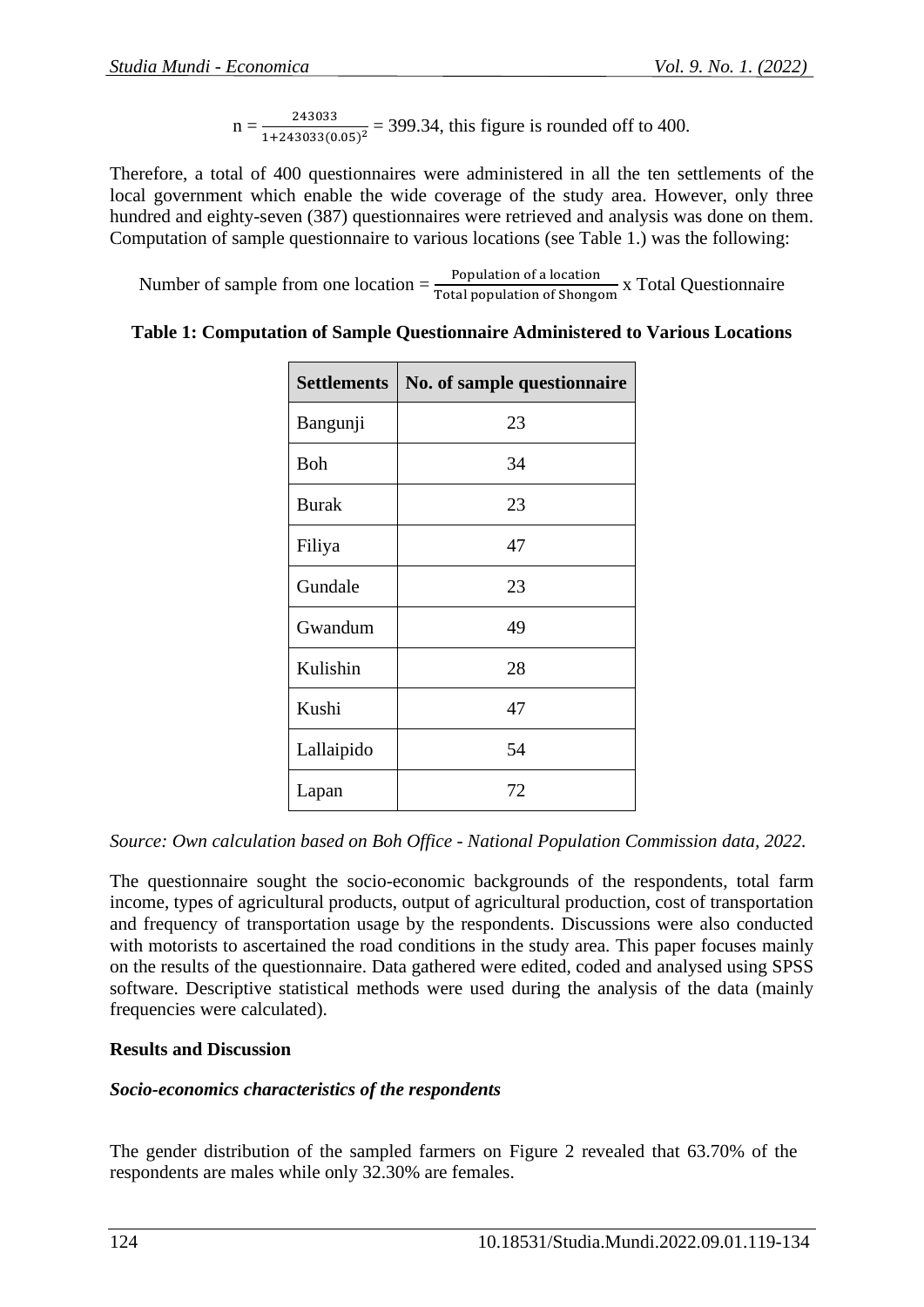

# **Figure 2. Gender distribution of the respondents (%)**

*Source: Own research and edition, 2022.*

This signifies that the majority of independent farmers are males where most of the women due to culture and traditions are subjected under household farming with the males as the head. Figure 3. reveals that 42.90% of the farmers are within the age category 42 years and above, whereas 57.10% of the farmers are within active farming labour force between 18 to 41years.



# **Figure 3. Age and educational distribution of the respondents (%)**

*Source: Own research and edition, 2022.*

However only 8.27% of the farmers sampled have attended tertiary education level, whereas 44.70% - which represents almost half of the sample - have no formal education and 47.03% have primary or secondary education. This really affects the ability of the majority of the farmers to adopt new farming innovations and methods.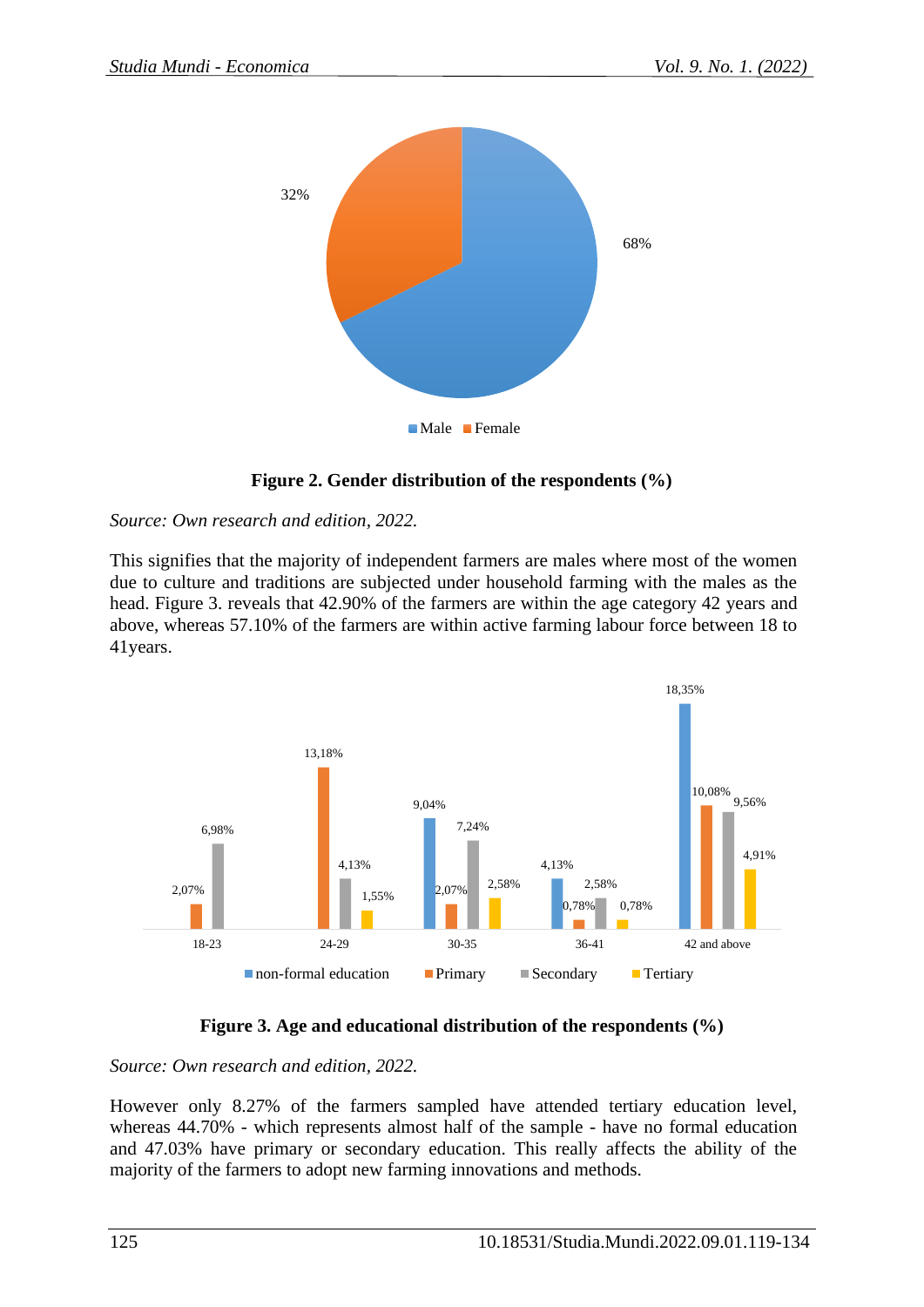#### *Farming types, scale and types of crops grown*

Figure 4. shows that 69.51% of the farmers practice arable farming, 25.84% practice mixed farming, whereas only 4.65% practice poultry farming as a major occupation.



#### **Figure 4. Distribution of the respondents by the type of farming practices (%)**

*Source: Own research and edition, 2022.*

The scale of the farming activities as shown on figure 5 reveals that 34.11% of the farmers engage in commercial farming while 65.89% of the farmers practice farming on subsistence level. This indicates that majority of the farmers engage in farming to meet their basic needs (self-sufficiency) rather than engaging for commercial gain.



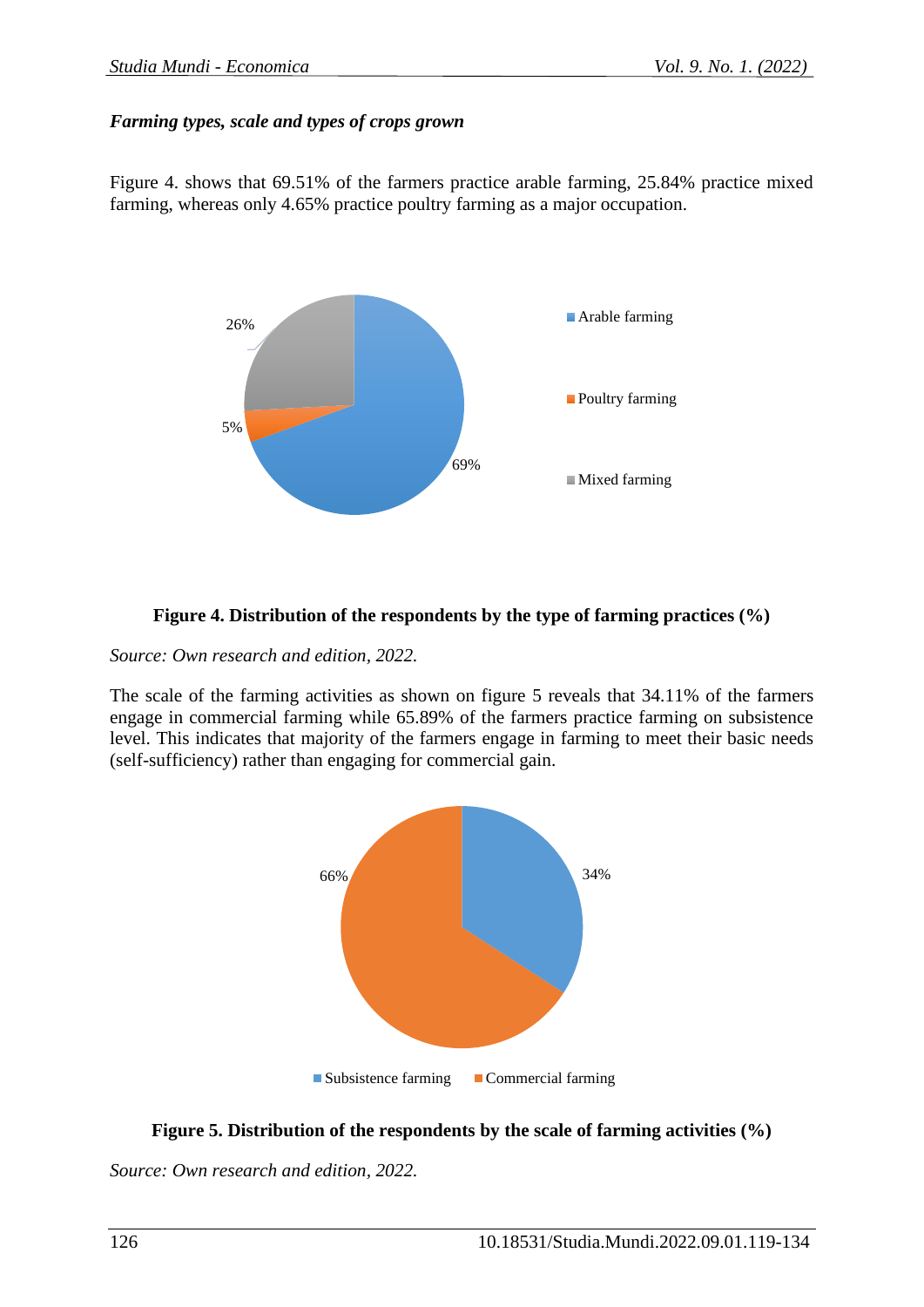Based on our results (Figure 6.) 69.92% of the farmers cultivate majorly cereals and legumes, 23.04 grows vegetables and fruits, while 3.25% cultivates cereals, legumes, root and tubers and 3.79% cultivates all the identified crops.



**Figure 6. Distribution of crops produced by the sampled farmers (%)**

*Source: Own research and edition, 2021.*

## *Existing Road Connection in Shongom Local Government area*

It is interesting to note that all the examined settlements (wards) have "*surface road*" (with asphalt) linking the settlement to local government headquarter (micro regional center) with the exception of Gundale that has no surface road (Figure 7.) and suffers mostly during rainy season in commuting to the local government headquarter and other settlements as well. However, despite having road linkage between the settlement centers and the local government center (headquarter) it is very unfortunate that most of the villages have no surface roads linking directly to their own settlement's headquarter or other villages within the wards (Figure 8.).



**Figure 7. Distribution of the sampled farmers by the linkage between their settlement (ward) center and the micro regional center (%)**

*Note: Surface road linking the ward center to local government headquarter Yes No*

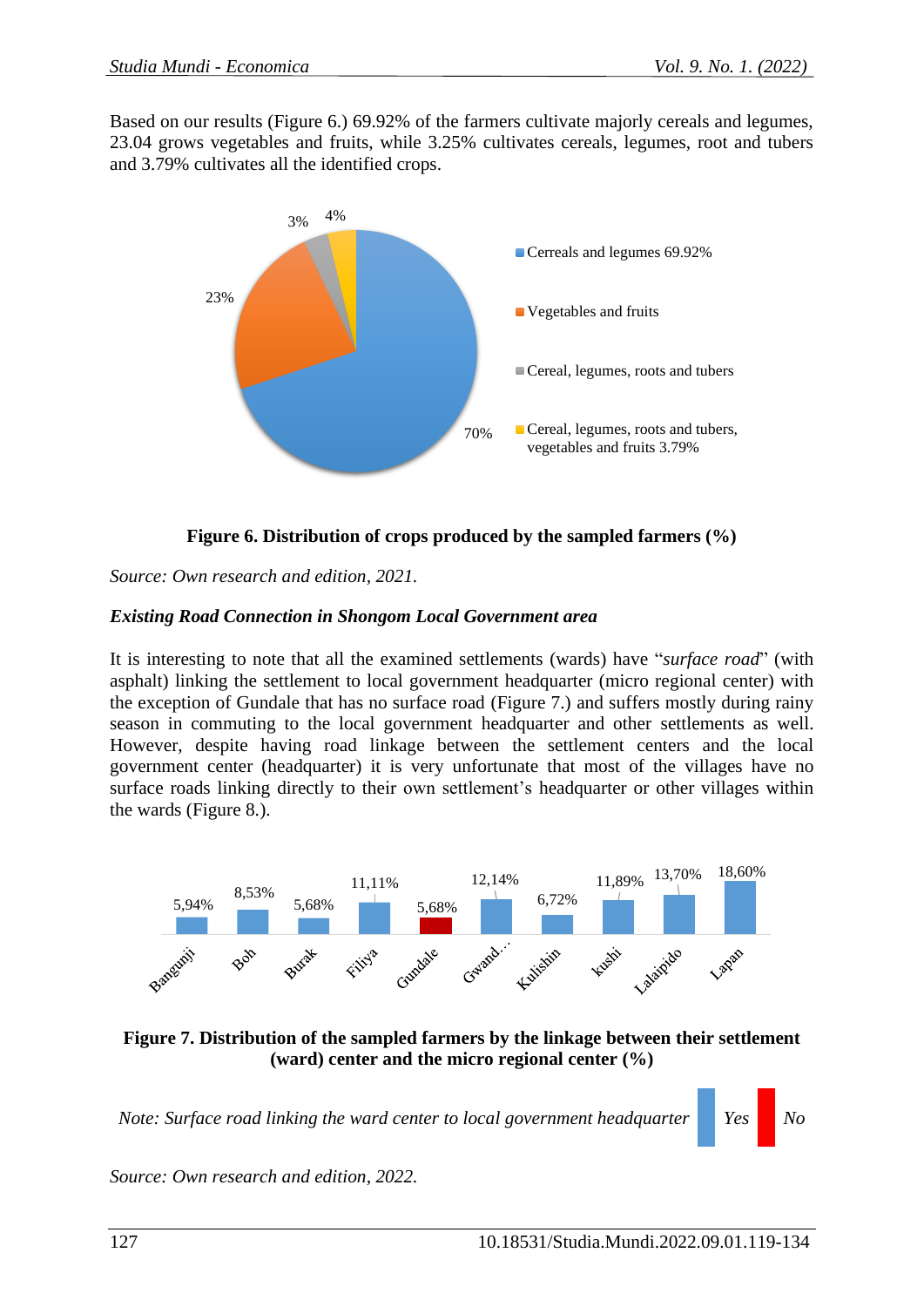Amongst the total sampled farmers only total of 18.08% have access to surface roads in their villages and these 18.0% are from the settlement centers (ward headquarters) or are located on the passage road to the local government headquarter (micro regional center). 81.92% of the sampled farmers have not access to surface roads linking their villages to their settlement center (ward).



## **Figure 8. Distribution of the sampled farmers by the linkage between their village and their settlement (ward) center (%)**



## *Source: Own research and edition, 2022.*

32.14% of the respondents considered the road linking their settlement (ward headquarters) to the micro regional center (local government headquarters) as bad (see Figure 9.), whereas 59.62% considered the roads as good and 8.24% admitted the roads to be very good. This results only considered respondents from settlements that are linked with surface road to the local government headquarter. This is with the exception of Gundale settlement that has no surface road as revealed on figure 7. Therefore, adding response from Gundale would significantly drop the percentage of good road in the study area.



## **Figure 9. Distribution of the sampled farmers by their opinion about the quality of the road linking the micro regional center to their settlement (ward) center (%)**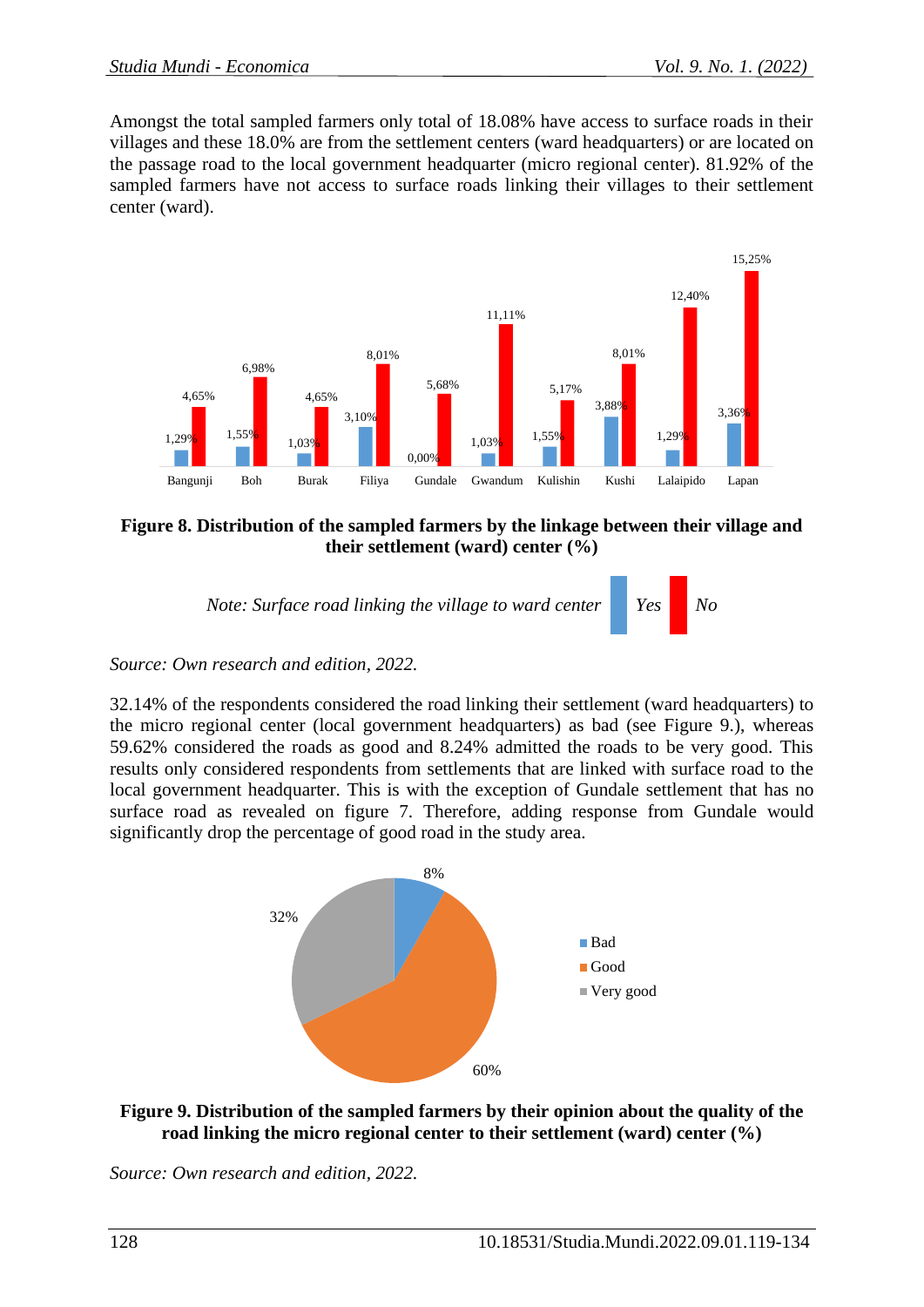Based on our primary research 83.12% of the sampled farmers do not have surface road that directly links the village to the market of their farm products (Figure.10.). The remaining 16.28% having surface road linkage to the market are either within the settlement center (ward headquarter) or by the road linking the ward headquarter to the market.



## **Figure 10. Distribution of the sampled farmers by the ability to reach the market on surface road (%)**

*Source: Own research and edition, 2022.*

## *Mode of transporting farm produce in Shongom local government*

The results proved that majority of farm land involved are scattered within the study area at the distance more than five kilometres. This is attributed to the tenure system on land and also fertility of the land. This leads to transporting the farm products home through various mode of transportation. The research identified the usage of animals, human head porterage, bike/bicycle, taxi, pick-up and lorry/van/buses as the major modes used for transporting the farm products home (Table 2.). Road transport is the major means that offers transport facilities to the farmers.

| Wards        | <b>Animals</b> | <b>Head</b><br>porterage | Bike/<br>bicycle | Taxi                     | Pick-up | Lorry/van/<br><b>buses</b> | <b>Total</b> |
|--------------|----------------|--------------------------|------------------|--------------------------|---------|----------------------------|--------------|
| Bangunji     | 0.5%           | 1.6%                     | 1.3%             | 0.3%                     | 1.8%    | 0.5%                       | 5.9%         |
| Boh          | 1.0%           | 1.6%                     | 2.6%             | 0.5%                     | 1.6%    | 1.3%                       | 8.5%         |
| <b>Burak</b> | 1.0%           | 1.3%                     | 1.3%             | 1.0%                     | 0.8%    | 0.3%                       | 5.7%         |
| Filiya       | 1.4%           | 1.6%                     | 4.1%             | 0.5%                     | 2.8%    | 0.8%                       | 11.2%        |
| Gundale      | 1.7%           | 1.0%                     | 1.6%             | $\overline{\phantom{0}}$ | 1.3%    | -                          | 5.6%         |
| Gwandum      | 1.3%           | 2.8%                     | 4.7%             | 0.8%                     | 2.6%    | $\qquad \qquad$            | 12.1%        |
| Kulishin     | 1.6%           | 0.3%                     | 2.8%             | 0.3%                     | 1.8%    | 0.3%                       | 7.0%         |
| Kushi        | 1.3%           | 1.3%                     | 5.2%             | 0.5%                     | 2.8%    | 0.8%                       | 11.9%        |
| Lallaipido   | 2.3%           | -                        | 7.2%             | 0.8%                     | 3.1%    |                            | 13.4%        |
| Lapan        | 2.1%           | 0.3%                     | 10.3%            | 1.0%                     | 4.4%    | 0.5%                       | 18.6%        |
| Total        | 14.2%          | 11.6%                    | 41.1%            | 5.7%                     | 23.0%   | 4.4%                       | 100%         |

|  | Table 2: Mode of transporting farm products home |  |
|--|--------------------------------------------------|--|
|--|--------------------------------------------------|--|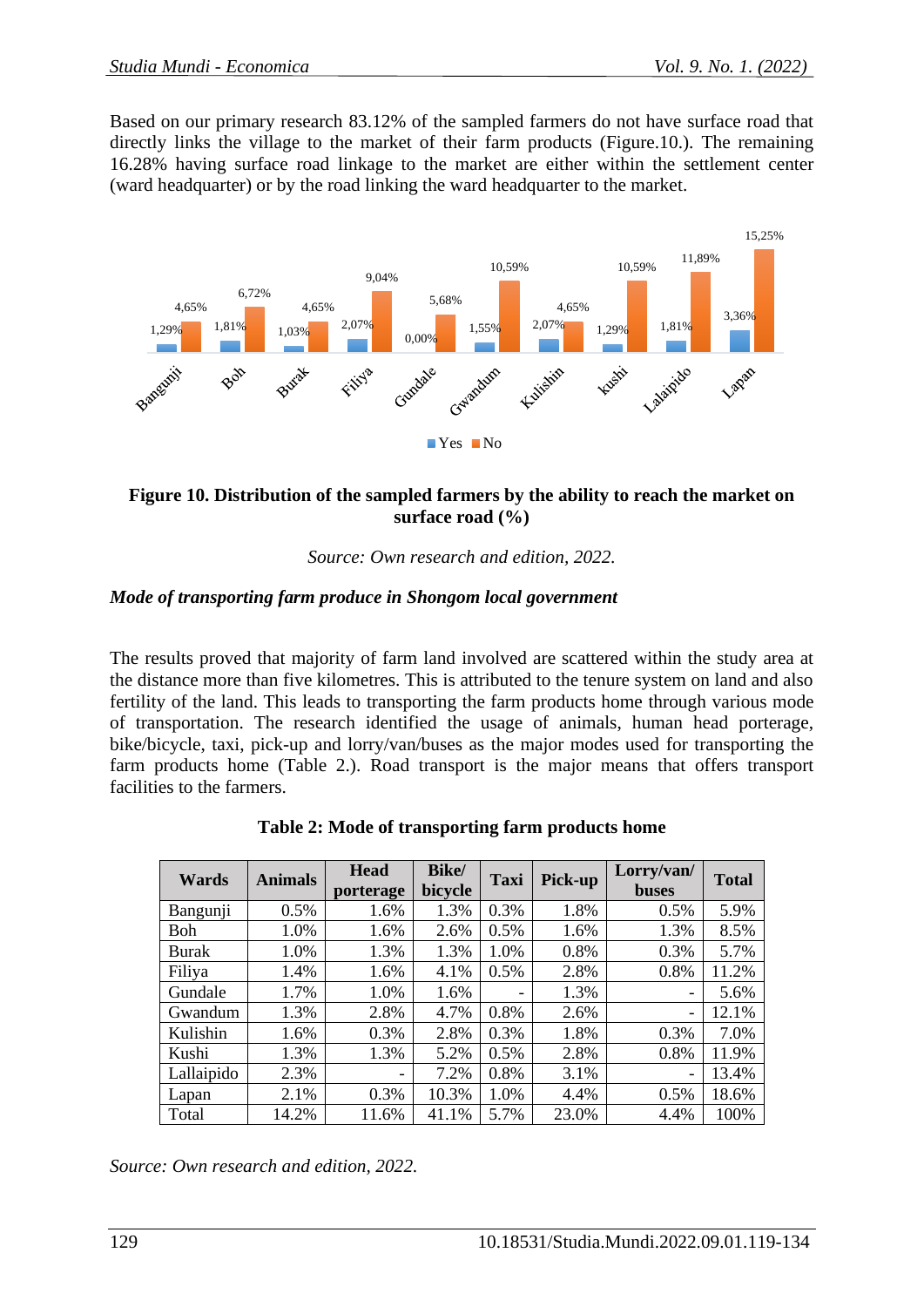14.2% uses animals, 11.6% uses head porterage and 41.1% uses either bicycle or motorbike. This shows that 66.9% of the sampled farmers use either animals, bikes, or head porterage which signifies low carrying capacity which limit the possibility of producing higher quantity of farm products. Only 5.7% uses taxi, 23.0% uses pick-up and 4.4 uses van/buses for conveying farm products. This is attributed to the nature of the farm roads that are difficult to access especially in rainy season. Interviews with the farmers also revealed that the poor nature of the rural unsurfaced roads makes it very costly to engage the use of buses, taxi, and vans, while as means of minimising cost the usage of animals, heads and bike become the best option. According to our results (Table 3.) 59.2% of the farmers use pick-up to transport their produce to markets, 7.0% use buses/van/lorries, 10.3% use taxi and 23.5% use bikes. Due to the distances of the markets in general revealed by study and the nature of the rural roads the usage of pick-up is predominant in all the settlements, as it offers cheaper rate of transportation comparing to all means of transportation in terms of long-distance coverage.

| Wards           | <b>Bike/bicycle</b> | <b>Taxi</b> | Pick-up | Lorry/van/buses          | <b>Total</b> |
|-----------------|---------------------|-------------|---------|--------------------------|--------------|
| <b>Bangunji</b> | 0.8%                | 0.5%        | 3.6%    | 1.0%                     | 5.9%         |
| <b>Boh</b>      | 2.3%                | 0.8%        | 5.2%    | 0.3%                     | 8.5%         |
| <b>Burak</b>    | 1.0%                | 2.3%        | 2.1%    | 0.3%                     | 5.7%         |
| <b>Filiya</b>   | 1.8%                | 0.5%        | 8.0%    | 0.8%                     | 11.1%        |
| Gundale         | 1.0%                |             | 4.7%    | $\overline{\phantom{a}}$ | $5.7\%$      |
| Gwandum         | 1.8%                | 1.0%        | 7.0%    | 2.3%                     | 12.1%        |
| <b>Kulishin</b> | 1.3%                | 0.5%        | 4.1%    | 0.8%                     | 6.7%         |
| Kushi           | 2.8%                | 0.5%        | 7.8%    | 0.8%                     | 11.9%        |
| Lallaipido      | 7.2%                | 3.1%        | 3.1%    | 0.3%                     | 13.7%        |
| Lapan           | 3.4%                | 1.0%        | 13.7%   | 0.5%                     | 18.6%        |
| <b>Total</b>    | 23.5%               | 10.3%       | 59.2%   | 7.0%                     | 100%         |

**Table 3. Mode of transporting farm products to markets**

*Source: Own research and edition, 2022.*

## *The impact of good/bad rural roads connections in Shongom Local Government Area*

The research identified several positive impacts of good rural roads in improving agriculture and rural faming in the study area. Items like reduction in cost of farm inputs, making farming attractive, increase in youth participations in farming, decrease in waste of perishable produce, improvement of rural economy, reducing out migration, creating markets for agricultural produce, discovery of new areas and ease distribution of agricultural products and inputs. Table 4 summarizes that 57.9% of the respondents accepted that all the mentioned items are positive impacts of a good road connection in the study area. The remaining 42.1% are shared within the listed items with increase in youth participation taken the highest percentage (10.3%) followed by 7.8% for creation of markets for agricultural products.

#### **Table 4. Impacts of good/bad rural roads connections in Shongom Local Government Area**

| <b>Bad Roads</b>                     | $\frac{0}{0}$ | <b>Good Roads</b>                      | $\frac{0}{2}$ |
|--------------------------------------|---------------|----------------------------------------|---------------|
| It increases costs of farming inputs |               | 4.70 It makes farming attractive       | 1.60          |
| It discourages many from farming     |               | 5.90 It reduces cost of farming inputs | 5.40          |
| It reduces youth participation in    | 12.70         | It increases youth participation in    | 10.30         |
| farming                              |               | farming                                |               |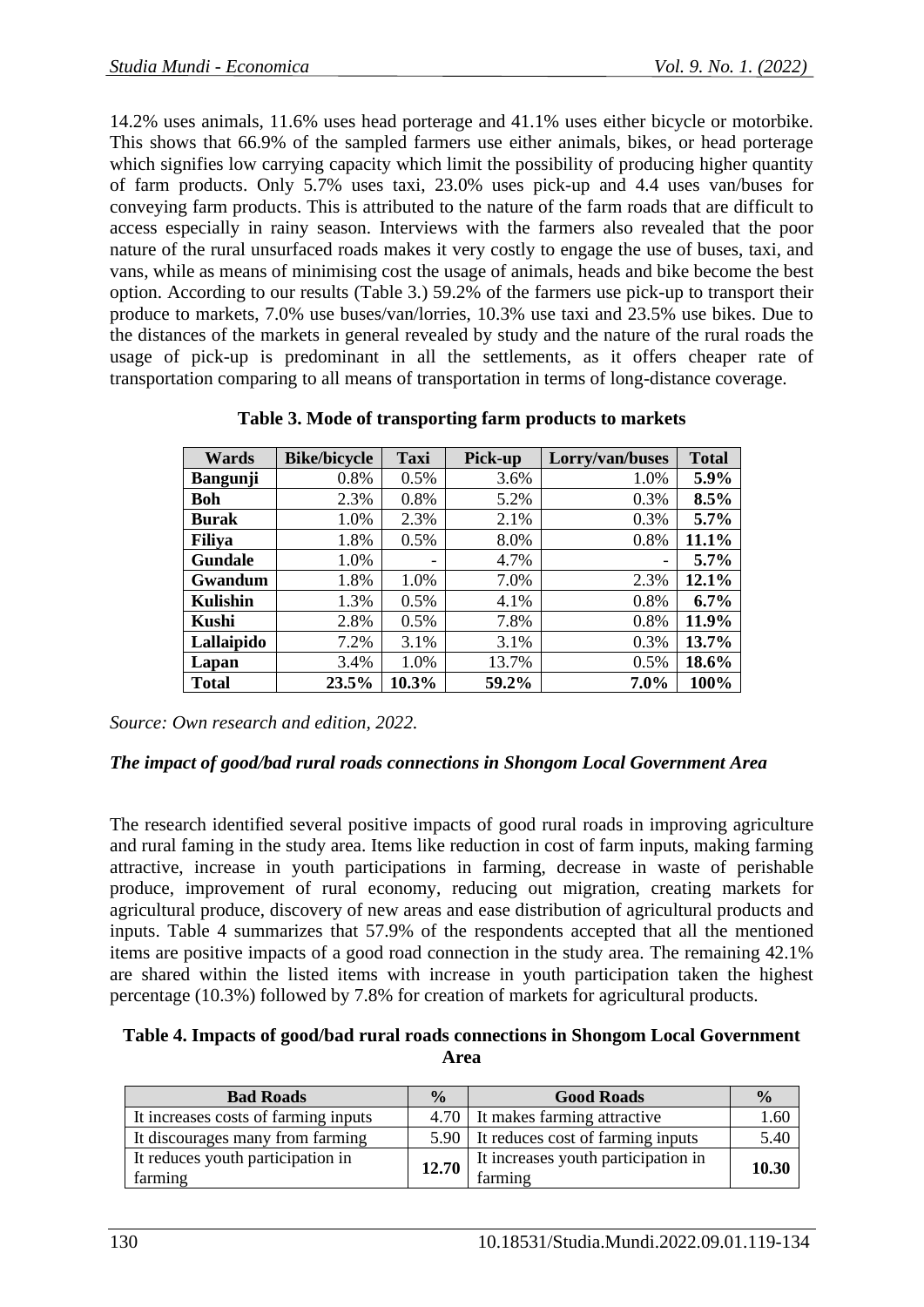| It results to food waste of perishable<br>produce | 2.60  | It improves rural economy                                | 1.30  |
|---------------------------------------------------|-------|----------------------------------------------------------|-------|
| It cripples rural economy                         | 11.10 | It reduces rural exodus                                  | 5.70  |
| Escalates rural exodus                            | 6.90  | It decreases waste of perishable<br>produces             | 1.60  |
| All of the above                                  | 56.80 | Creates markets for agricultural<br>produce              | 7.80  |
|                                                   |       | Enable discovery of new areas                            | 2.60  |
|                                                   |       | Eases distribution of agricultural<br>produce and inputs | 5.90  |
|                                                   |       | All of the above                                         | 57.90 |
| <b>Total</b>                                      | 100   |                                                          | 100   |

*Source: Own research and edition, 2022.*

This really signifies that once the conditions of the rural roads would be right (markets would be linked to homes and homes would also be linked to farm land), many of the youths would be discouraged leaving the rural areas and search for other opportunities in the urban centres. Farming could be carried out with less cost as transportation, total cost could be cut down and more profits thereby could attract unemployed and out-migrated rural people in the urban centres to relocate back home.

The research also identified the major impacts of poor rural connections in Shongom Local Government Area as follows: it increases the costs of farming inputs, it discourages many from farming, it reduces youth participation in farming, it results to food waste of perishable produce, it cripples rural economy and escalates rural exodus. Based on the results 56.8% of the sampled farmers accepted all the identified negative impacts of the poor roads on agriculture, while the remaining 43.20% are shared between individual selection of the major impact among the respondents. Table 4. shows that 12.7% and 11.1% of the respondents admitted that the major negative impact of the poor roads is discouraging the youths from agriculture and crippling the rural economy respectively. This reveals that lack of farming interest may be associated to the poor connectivity of the rural roads in the study area. The resultant effects in the study area are out-migration and low economic activity due to loss of high volume of its populace to the urban centres.

## *Action required for improving rural roads connectivity in the study area*

In order to have the proper recommendation for the study, after careful consideration of the problems of the rural areas and discussion with selected respondents, the possible actions were searched and analysed. According to our results (Figure 11.) almost 15% of the respondents suggest that strict measures should be put in place in the implementation of rural roads programs and where the funds are misappropriated the defaulter should be punished. 10.59% of the respondents expect adequate funding of rural road projects as tool for improving rural connectivity, whereas 15.24% is shared between financing local authorities to maintain rural roads; regular monitoring and evaluation of rural roads; funding of research on rural roads and strict implementation of rural roads programs as solutions. 59.17 of the sampled farmers favor all the items as the best option for ensuring continues rural connectivity in the study area.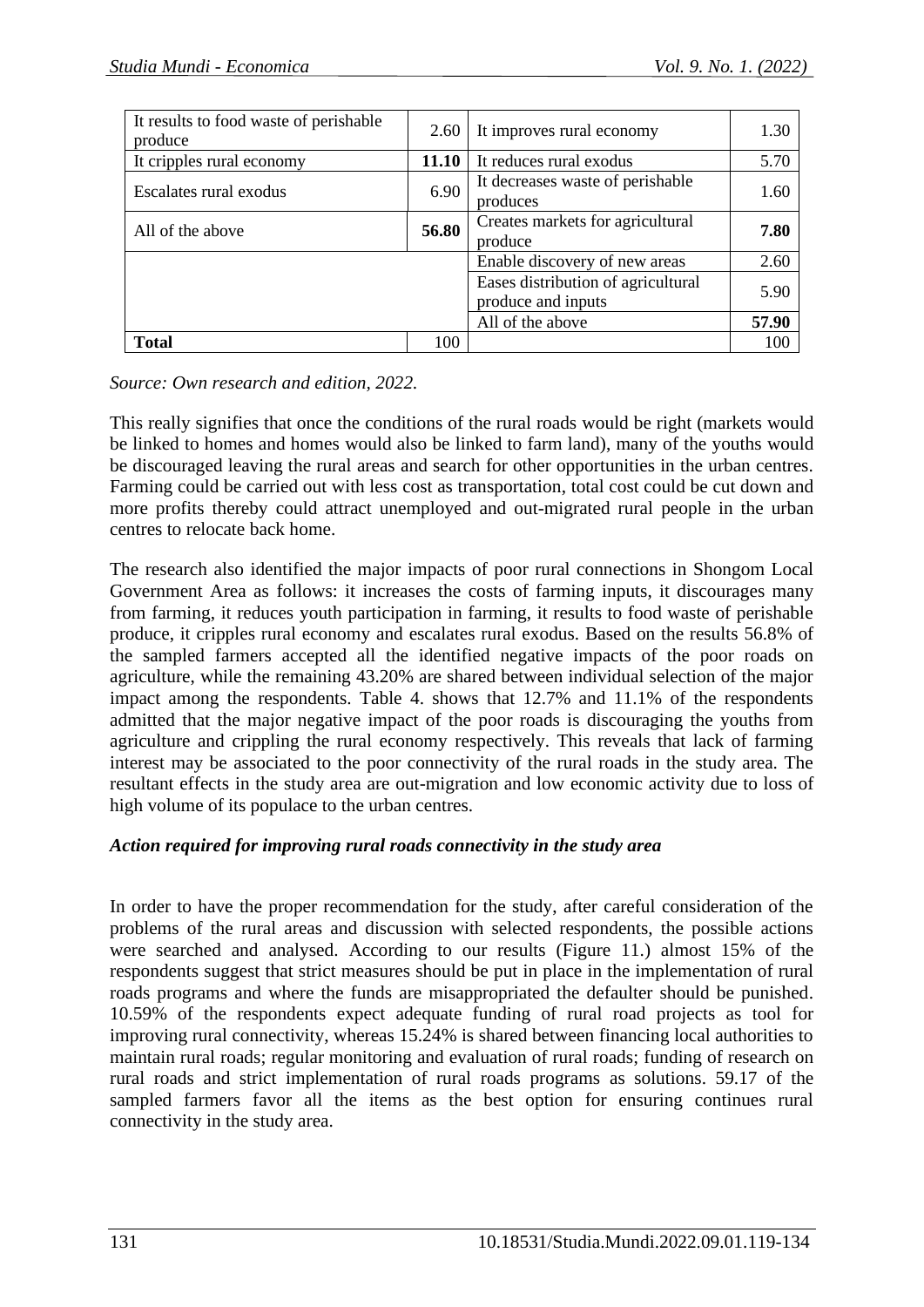

## **Figure 11. Distribution of the sampled farmers by the expected action to be taken by the government for improving rural road connections (%)**

*Source: Own research and edition, 2022.*

#### **Conclusions and Recommendations**

Conclusively it can be clearly seen that rural roads connection has significant role in rural farming in Shongom local government area where the study was carried out. The study has revealed that Gundale ward of Shongom local government area has no surface road access to other wards or the local government center. As agricultural inputs and outputs largely depends on road transportation, therefore where the roads are bad or where there are only totally no surface roads, farming became expensive due to high cost of transportation of farm products home and to various markets. Bad roads create more waste of perishable products and discourage many from farming. However, according to our findings, good road connections improve rural economy. This is attributed to less cost in farming and the economically more attractive agriculture. The higher the number of the rural people with a livelihood based on farming the more is the increase in agricultural output which enhances the further growth of the rural economy. However, despite the importance of the good rural connection in rural farming, it was observed that only the main villages of the wards (settlement centers) were connected to surfaced roads. This fact hits many rural areas where active farming activities take place. Majority of the rural areas are witnessing serious problems in conveying their farm products even home in the rainy seasons due to the poor nature of the unsurfaced roads connecting to their farmlands. The resultant effect is the loss of interest in farming by the rural youths who chose migration out of the rural community as the best option for bettering their lives and families. In order to achieve a better rural connection in the study area, so as to enhance rural farming the study came out with the following recommendations:

- Adequate funding should be allocated for rural road connections by the Nigerian government at all levels so as to ensure better rural connections.
- Strict measures should be put in place in the implementation of rural roads programs, and where the funds are misappropriated the defaulter should be punished.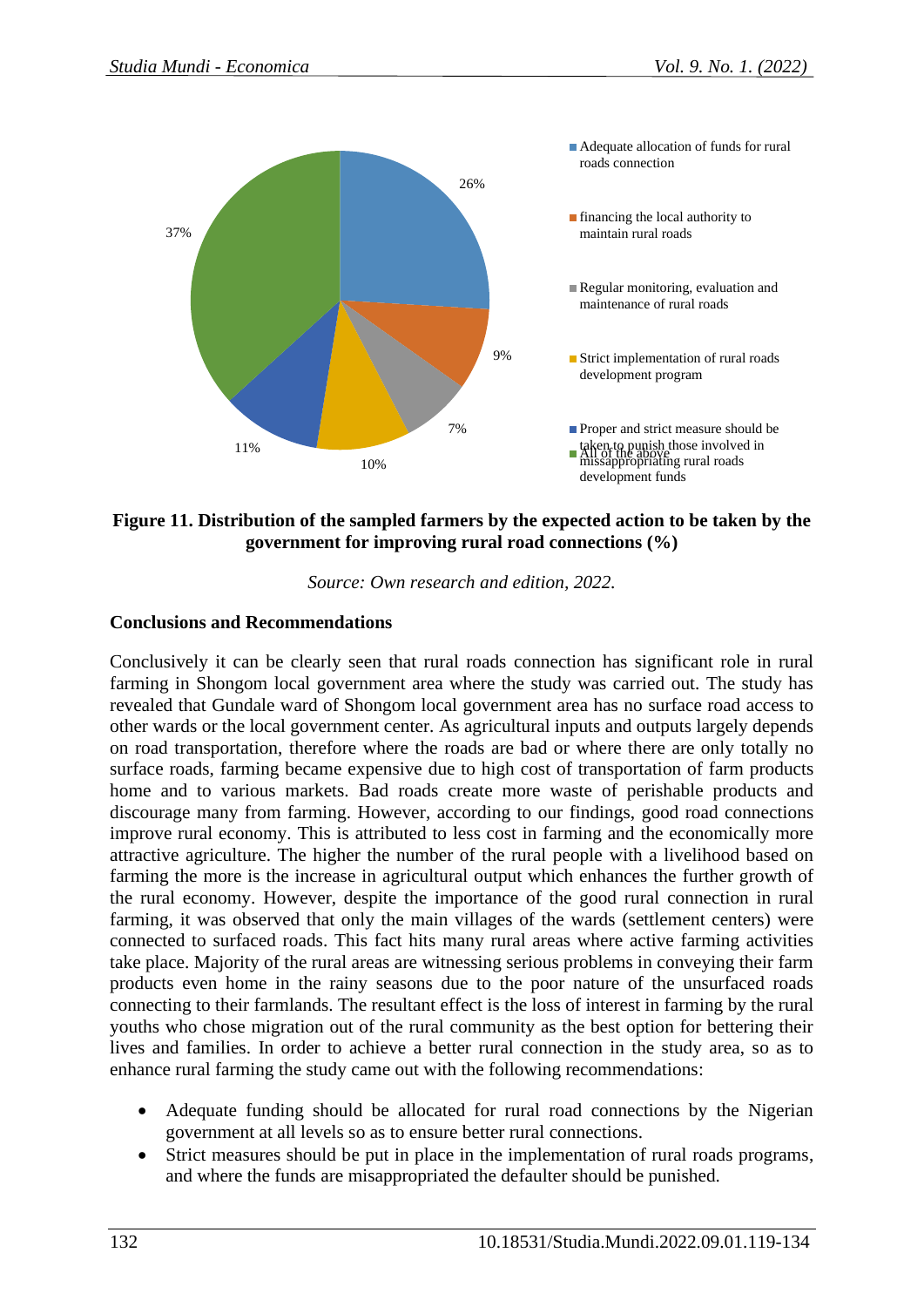- Adequate finance should be allocated to local authorities for monitoring and evaluation of all rural roads' projects.
- Shongom Local Government Authority should establish Community Development Offices that will create awareness to community-members on the need to have community programs that enhance rural roads development and maintenance.
- The federal government of Nigeria should allocate more funds on research on rural development program earlier conducted to assess their failure and way forward. This will definitely reveal the major problems that hinder the success of most of the rural roads' development programs in Nigeria.

# **References**

- 1. Ademiluyi, I. A. Solanke, M. O. (2002). An appraisal of rural transport situation for sustainable development in Nigeria. In: Ibitoye, O. A. (Ed.): Rural Environment and Sustainable Development. Ado-Ekiti: Petoa Educational Publishers. pp. 174-180.
- 2. Adesanya, A. (1997). Transportation development. In: Adedotun, A. O. Titilola, S. J. (eds.): Nigeria in 2010. Ibadan: Nigerian Institute of Social and Economic Research (NISER). pp. 181-193.
- 3. Adesayan, O. A. (1991). Administration and provision of roads in State. Ibadan: NISER
- 4. Ajiboye, A.O. (1995): Transportation and distribution of agricultural products. A case study of Kolanut production in Remoland Ogun State. MSc. Transport Studies Thesis. Ago-Iwoye: Ogun State University
- 5. Akinola, S. R. (2007): Coping with infrastructural deprivation through collective action among rural people in Nigeria. *Nordic Journal of African Studies* 16. (1) pp. 30-46.
- 6. Bonsu, D. (2014): Road transport and agriculture: a comparative study of the implications of road access for subsistence agriculture in Northern Ghana. Master Thesis. Bergen: Department of Geography, University of Bergen.
- 7. Daniel, T. (2016): An investment into the causes and effects of teenage pregnancy on girl childs education in Shongom Local Government Area, Gombe state, Nigeria. Maiduguri: College of Education Azare, Affiliated to University of Maiduguri
- 8. Donnges, C. Edmonds, G. Johannessen, B. (2007): Rural road maintenance sustaining the benefits of improved access. Bangkok: International Labour Office (retrieved from www.ilo.org/publns, 8th August 2020)
- 9. Fatoke, O. (2013): Assessment of accessibility of rural women to healthcare facilities in Ola-Oluwa Local Government Area, Osun State, Nigeria. Master Dissertation Akure: Department of Urban and Regional Planning, Federal University of Technology Akure
- 10. Filani, M. O. (1993): Transport and rural development in Nigeria. *Journal of Transport Geography* (1) pp. 248-254.
- 11. Hilling, D. (1996): Transport and developing countries. London: Routledge
- 12. Idachaba, F. (1980): The green revolution: a food production plan for Nigeria. Final Report. Abuja: Federal Ministry of Agriculture.
- 13. Ikejiofor, I.G. Ali, A. (2014): The effects of road transport characteristics on the marketing of agricultural produce in Nsukka LGA, Enugu State, Southeastern Nigeria. *Innovare Journal of Social Sciences* 2. (1) pp. 2-5.